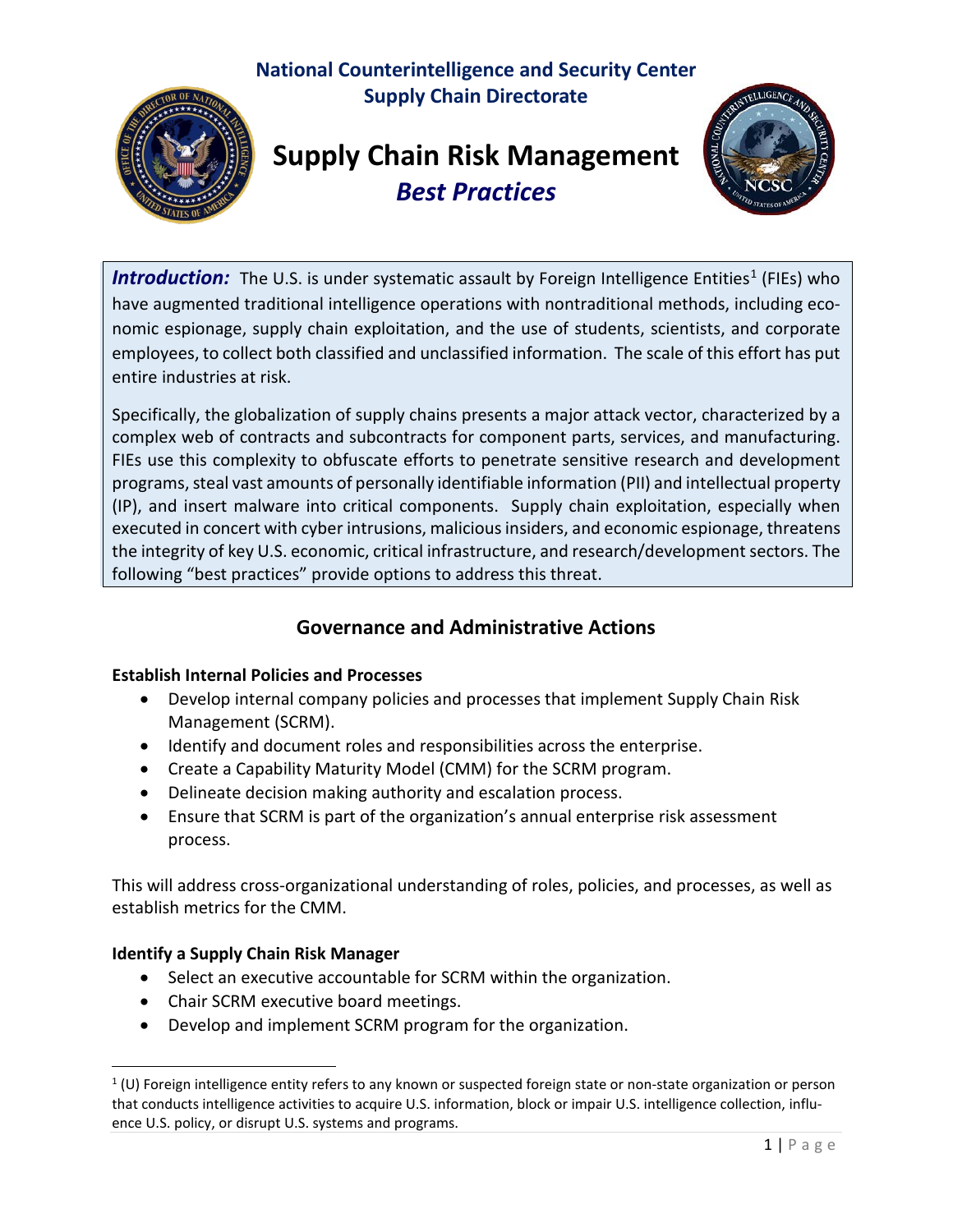• Participate in organization's Executive Risk Management function.

The SCRM executive board must include senior leaders from across the organization (e.g. logistics, information technology, acquisition, security, human resources, legal, etc.) in order for the SCRM program to be successful. Representation from across the enterprise will ensure that senior leaders are stakeholders in the supply chain program.

## **Enhance Contract Language for Supply Chain Security**

Ensure contract language with key suppliers includes:

- Metrics for supply chain security along with cost, schedule, and performance.
- An audit capability for key suppliers' supply chain processes.
- Ability to verify compliance with applicable laws, regulations, and industry standards.
- Implementation of SCRM requirements into contractual language with third party vendors.

These steps will allow better insight and thus better oversight of any potential risks to your supply chain. Further, in the event there is a security breach at a third party organization, these contractual enhancements will allow for a more expedient and effective response to minimize the damage from such a breach.

# **Education, Training, and Awareness Actions**

#### **Training**

- Ensure that everyone within the organization -- from the SCRM professionals to stakeholders of the SCRM processes (such as line and program managers) -- receive training on SCRM awareness and practices.
- Ensure SCRM professionals are offered SCRM-related training, such as acquisition, cyber security, etc.
- Update training annually to address evolving information regarding SCRM threats and defenses.

Training is an essential element in helping to ensure employees are aware and able to support SCRM within the organization.

#### **Certifications**

- Pursue professional certifications.
- Maintain Continuing Professional Education (CPE).

Certifications help ensure that the breadth of the supply chain process is understood. Knowledge is generally required in multiple areas of the certification subject and usually requires CPE credits to stay current.

#### **Information Sharing**

- Participate in information sharing venues.
- Attend conferences and SCRM forums.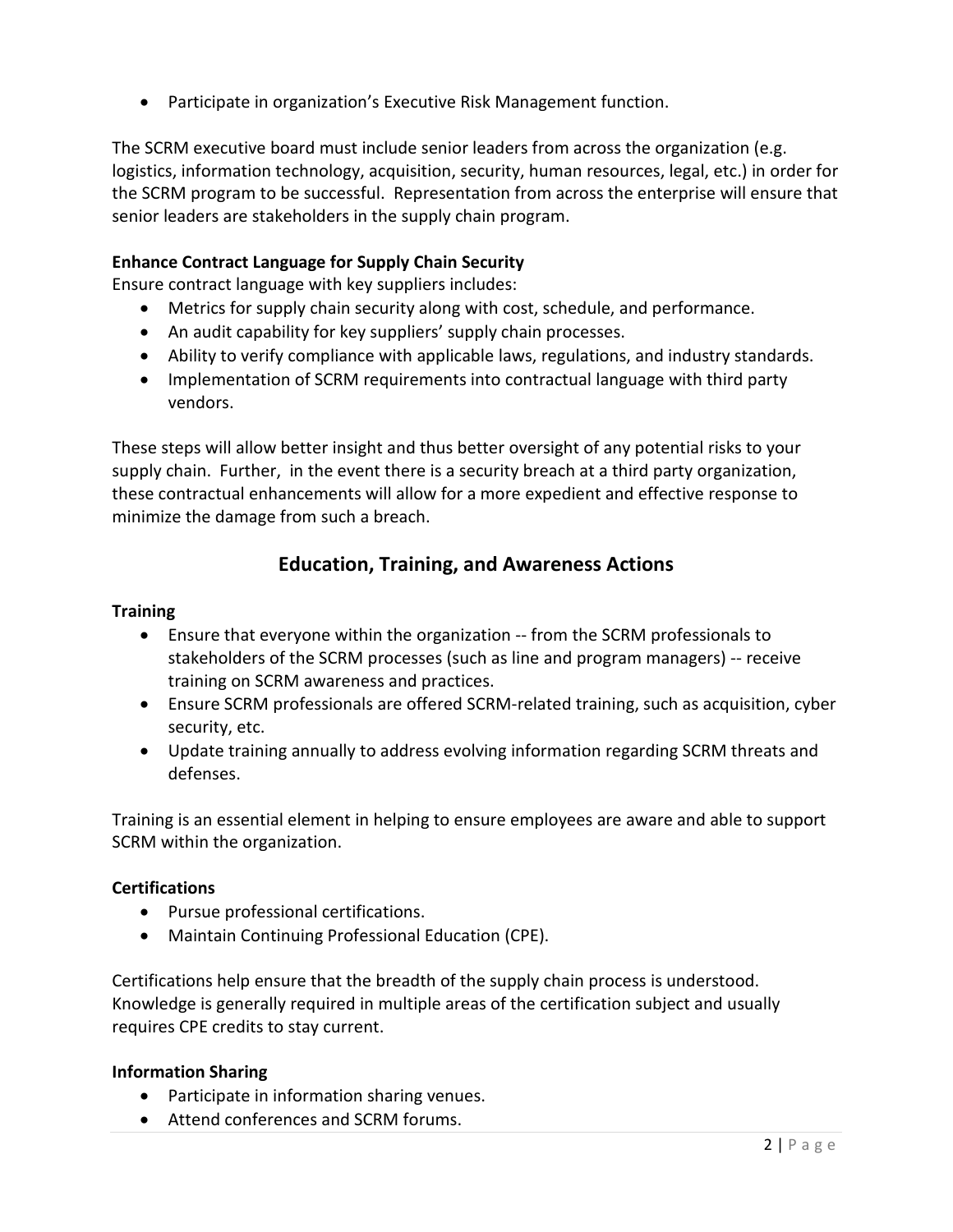Participation in information sharing venues with other companies, SCRM associations, and government SCRM forums can help one keep abreast of the latest threat reports, best practices, and lessons learned from specific organizations.

# **Mitigation Actions**

## **Identify Critical Assets and Services**

- Identify those assets and services most critical to the organization.
- Determine the risk tolerance and tradeoffs regarding protecting those critical assets and services.
- Develop contingency plans to restore critical assets and services.

The SCRM executive board and stakeholders should determine which assets and services are most critical to the organization's mission. These determinations can inform the business impact analysis.

# **Conduct SCRM Assessments**

- Audit the SCRM processes.
- Document audit results, clarify findings, and incorporate lessons learned into the SCRM processes and CMM.
- Perform ad hoc SCRM assessments and exercises to validate processes.
- Encourage continuous improvement in SCRM processes.

Performing SCRM assessments as part of the organization's annual enterprise risk assessment process will ensure there is a comprehensive look at threats, vulnerabilities, and risks, and that information is captured for critical assets/services.

# **Exercise Due Diligence on Suppliers**

- Conduct research and due diligence on suppliers prior to doing business with them.
- Build an understanding of suppliers' security practices.
- Procure components from authorized sellers, whenever possible.
- Change the paradigm from focusing primarily on lowest cost to focusing on best value.
- Reward employees for executing robust due diligence in acquisitions.

Incentivize staff for the discovery of "best value" vendors rather than rewarding staff for finding the lowest cost provider (the current practice in most cases). This new paradigm evaluates prospective vendors with respect to supply chain risks against performance and costs. Exercising due diligence will not only increase the integrity of the organization, it will also reduce the supply chain risks to the organization and customers.

# **Perform Damage Containment and Strengthen Defenses**

When damage from a compromise occurs:

• Determine the breadth and depth of the compromise.